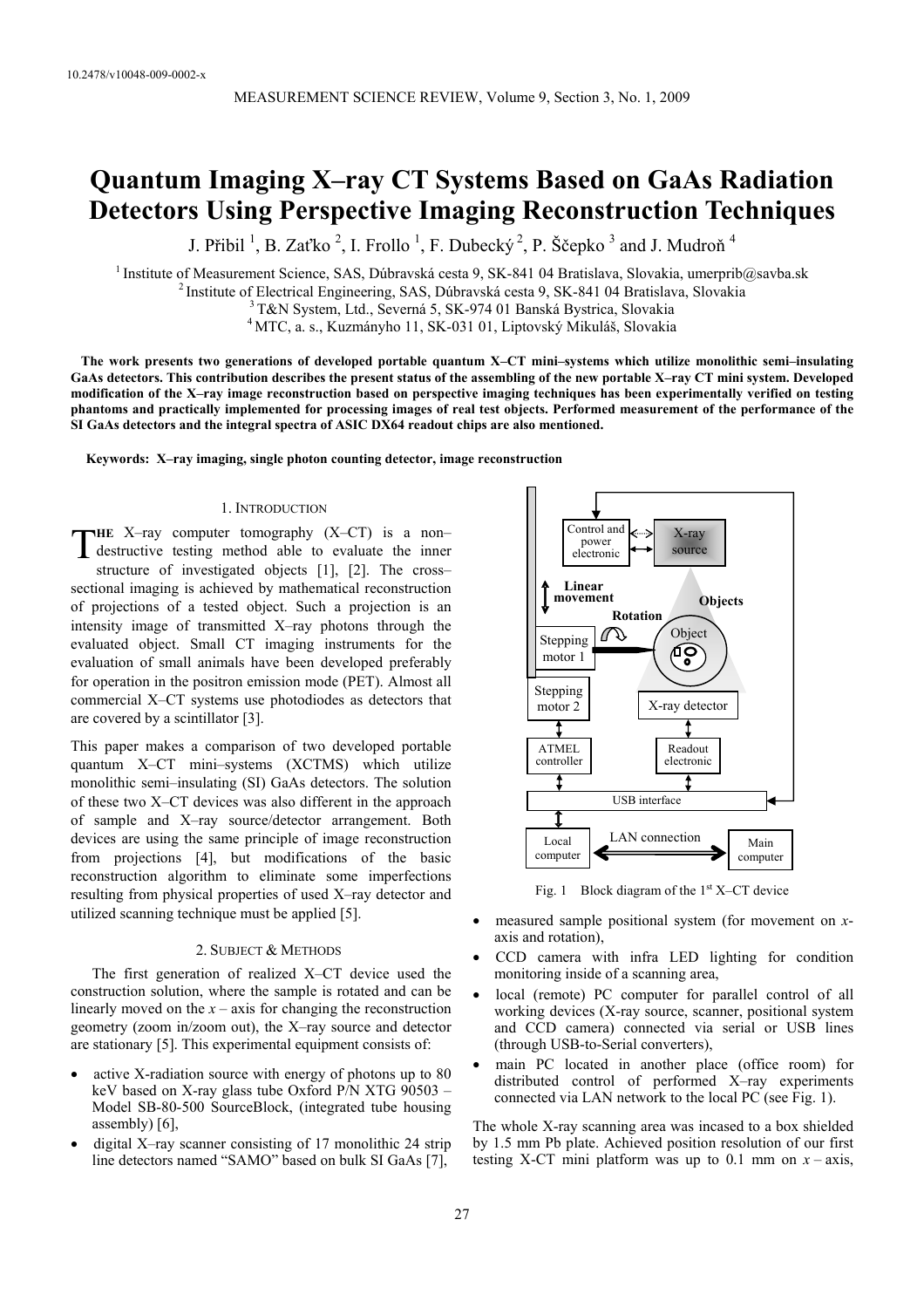minimum rotation angle was 1.8 deg, and the investigated object can rotate in full interval of  $0\nightharpoonup 360$  deg [8] withal.

In the second generation of XCTMS the different construction approach was applied. An evaluated object is located between the X–ray source and the detection unit. One of the stepper motors ensures a full rotation of the X–ray source & detection unit coupled system around the object (see Fig. 2a). The other stepper allows for its linear positioning along the *z* direction. As a fan–beam configuration (diverging beam) is used, the micro–adjustable slit ensures that the width of the X–ray beam is little wider than the detector double array width and irradiates only the active area of the pixel detectors.





Fig. 2 The developed new portable XCTMS: 3-D visualization (a), control block diagram (b).

The mechanical construction of the XCTMS has the following structure: the X–ray source, connected with the filter and the slit holder, is positioned in the top part of an aluminium wheel, which is driven by the stepper motor. The cylindrical holder is used to fix the objects tested. This XCTMS device is portable

and consists of the following parts (see block diagram in Fig. 2b): the X–ray source, the detection unit, two stepper motors, which control the rotation and the linear movement of the X–ray source coupled with the detection unit around the object evaluated, and a local high–performance PC with a touch–screen monitor allowing for comfortable control of all system elements.

The X–ray source (Source–Ray Inc.: Model SB–80–500) with a tungsten anode operates in an accelerating voltage range of 35– 80 kV at a maximum current of 500 µA with a maximum focal



Fig. 3 Photo of the detection unit with the input readout mini– module (inset).

spot size smaller than 46 um at a maximum power of 40 W [6]. X–rays generated by the source pass through two filters, selectable from  $2\times8$  positions in two rotatable carousels, followed by a micro–adjustable slit, which limits the width of the cone (into which X–ray photons are emitted) into a narrow, almost one–dimensional beam. The detection unit consists of 16 input mini–modules, each with 2×64 monolithic SI GaAs pixel detectors with a pitch of 250 µm arranged along two lines on the chip and assembled into an arc (see Fig. 3). The detection double array incorporates 2×1024 pixels over a total length of 261.5 mm. A small gap, corresponding to 1.5 pixels, is maintained between each two neighbouring modules to prevent the outer pixels from damage. The total length of the double array on the chip is 16.25 mm. The operational bias of the SI GaAs detectors is ranged between 150 and 300 V. The pixel detectors are dc–coupled to the inputs of two ASICs–type DX64 readout chips [8], by wire bonding via pitch adapters, which adjust the pitch of the pixel detectors to the input pads of the ASICs. The readout chips have two discrimination levels and 20–bit counters for each channel; hence one energy window is available within one evaluation scan. The devices are glued and wire–bonded onto an input PCB (printed circuit board) with dimensions of about 16 mm  $\times$  120 mm. The PCBs are fixed onto Peltier coolers, which stabilize the working temperature of the detectors and the input electronic circuitry.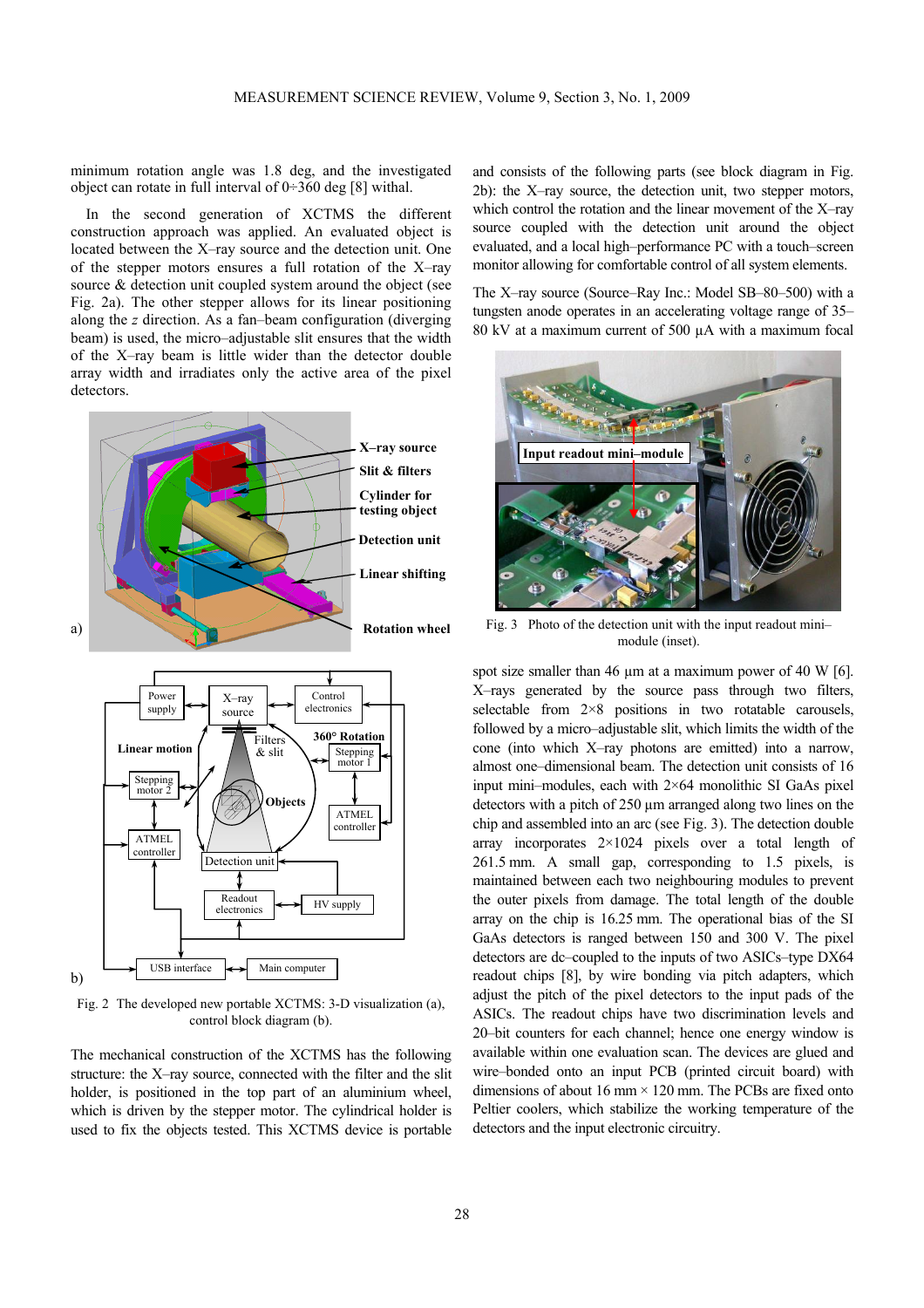## 2. IMAGE RECONSTRUCTION FROM PROJECTIONS

There are many different methods used for image reconstruction from projections – filtered backprojection (FBP), reconstruction via frequency domain or many kinds of iterative algorithms. We have used FBP because of sufficient speed to accuracy ratio [1]. Considering setup geometry, three different arrangements are possible: parallel beam (see Fig. 4a), fan beam with equidistal detectors (Fig. 4b) and fan beam with equiangular detectors (Fig. 4c).



Fig. 4 Basic arrangements for different types of projection measurement.

The output of transformation from spatial domain to Radon domain is called sinogram –  $p(\tau,\theta)$ 

$$
p(\tau,\theta) = \int_{-\infty}^{\infty} \int_{-\infty}^{\infty} f(x,y) \delta(x \cos \theta + y \sin \theta - \tau) dx dy, \quad (1)
$$

where  $\theta$  is the angle of particular projection,  $\tau$  is the target distance of each beam and  $f(x, y)$  is a 2D function to be projected. Filtered backprojection can be expressed by the following equation

$$
f(x, y) = \int_{0}^{\pi} q(x \cos \theta + y \sin \theta, \theta) d\theta,
$$
 (2)

where *q* is a 2D function of filtered projections. Filters implemented in our algorithms were Ram-Lak, Shepp-Logan, Hann, Hamming and cosine filter. The fan-type projections must be rebinned and interpolated to parallel-type before applying back projection algorithm. It follows from the figure geometry that for any ray  $\tau = R \sin \alpha$  and consequently

$$
r_{\beta}(\alpha) = p_{(\alpha+\beta)}(R\sin\alpha) \tag{3}
$$

Nevertheless filtered back projection needs many projections (several hundreds or more) to obtain a correct image because of many effects coming into X–ray sinogram such as fluorescence, X–ray scattering, beam hardening, phase effects, etc. Perspective approach uses an iterative scheme of tomographic reconstruction. Its advantage is that we can get a good image even from noisy data and a low number of projections [1], [4].

In the first generation of the X–CT device, the parallel beam or fan beam with equidistal detectors geometry can be used [9], (see demonstration example with testing phantom in Fig 5). For the new XCTMS with rotating X–ray source and detection unit system, the fan beam with equiangular detectors geometry will be applied.



Fig. 5 Image reconstruction of the testing object: photography of a plastic tube with six capsules, diameter 40 mm (a), finally reconstructed image by the parallel beam method – 100 projections per 3.6 deg (b), reconstructed image by fan beam method (c).

#### 4. MODIFICATION OF IMAGE RECONSTRUCTION ALGORITHM

To provide good X–ray images some imperfections must be eliminated. The imperfections follow from physical properties of used devices and the applied scanning technique. The basic scanning and image reconstruction process used in our experiments can be divided to four steps [5]:

- 1. Finding the optimal settings of X–ray source and scanner operating parameters.
- 2. Performing the scans of a tested sample with set number of projections (given by selected rotation step angle and chosen  $x - axis$  slide position).
- 3. Collecting data of performed scans including the preprocessing operations.
- 4. Image reconstruction from obtained object projections.

Prior to the experiment, the first scan without the tested object must be performed. This scan contains information about actual background (in virtue of sensitivity of the X–ray detector) and these data are applied for building of the correction matrix. The correction matrix is subsequently applied to all next scans with the tested object.

To observe a possible inaccuracy of the sample position, the testing phantom can be used. In our case, the placement of inserted metal pins in the testing phantom (one in the middle, second by the border of plastic tube with the maximum diameter) was chosen. These features can be covered by indirect method, for example by the sinogram of the tested object calculated as (1). When the sample position and rotation is correct, the sinogram obtains a direct line located at the medium (derived by inserted middle pin) and pure sinus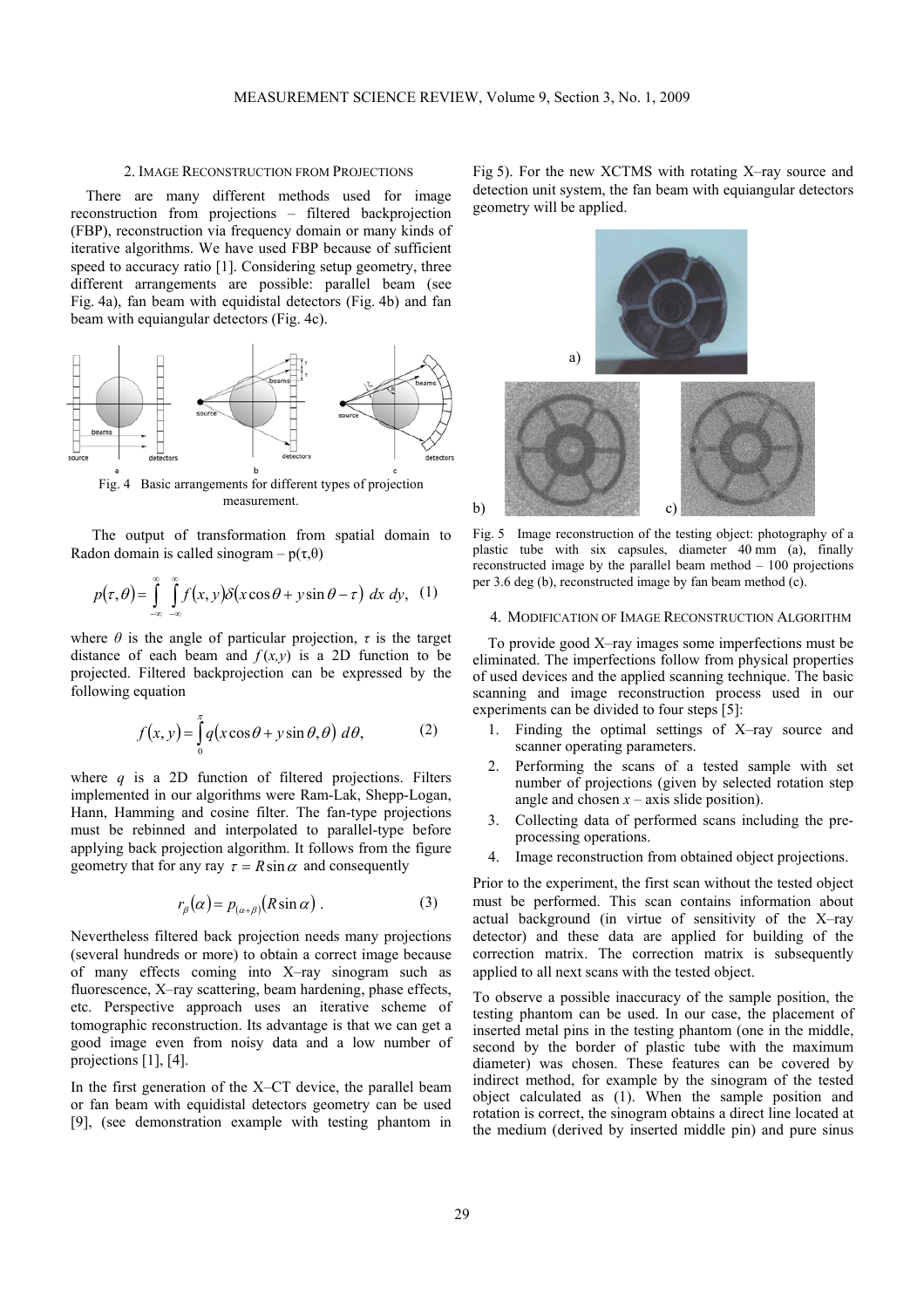curve (derived by the border pin). From the sinogram in Fig. 6 it is evident, that this condition is not fulfilled. Therefore, some correction curve for linearization and rotation of the data matrix must be applied.



Fig. 6 Sinogram of testing phantom of 200 projections per 1.8 deg angle with dimension of 200 pixels (left), derived correction curve (right).

The used type of SI GaAs detector generates the frequency noise, which also depends on the temperature. The high frequency component of this noise brings a "background" texture of the reconstructed object. For that reason, the low– pas (LP) filtration on the slices of a projection data matrix can be performed. On the other hand, the filtration produces the blur edge effect. Therefore, the parameters of the designed low–pas filter must be set as a compromise between the two mentioned antagonistic requirements (see Fig. 7).



Fig. 7 Demonstration of LP filtration -  $H_{LP}(z) = 1/(1 + 0.89 z^{-1})$ : original projections of 0 and 180 deg angle on the cut position of 289 (a), projections after application of the LP filter (b), resulting reconstructed image with LP filtering (right).

Algorithms for image reconstruction were written in C++ language as a console application. Parameters that could be passed to the algorithm are related to the geometry used (e.g. inter-detector distance, source-to-detector distance, source–to-

object-center, angle of fan, number of projections and samples). To get the projection data, 200 projections and depth of 200 samples were used. Source-to-detector distance was 600 mm; source-to-object-center was 100 mm.

## 5. MEASUREMENT OF SI GAAS DETECTOR PERFORMANCE

The main characteristics of the ASIC DX64 readout chip are published in [8]. Total number of channels is 64. Each channel consists of the charge sensitive preamplifier, shaping amplifier and two discriminators with two independent 20 bits counters. Power dissipation per channel is 5 mW. Peaking time of the shaped impulse is 160 ns and the equivalent noise charge for  $C_{\text{det}} = 1$  pF is 110 e rms. The maximum counting rate of the readout chip is more than 1 MHz per channel. Used detectors have Schottky contacts with four different diameters (0.75, 0.50, 0.30 and 0.20 mm). On the other side of the wafer the AuGeNi eutectic alloy with a thickness of 100 nm was evaporated. In our experiments we used eight detectors with four different diameters of the Schottky contact.

The measured reverse I–V characteristics of all detectors at RT are depicted in Fig. 8. The breakdown voltage increases with decreasing of detector area while the reverse saturation current is reduced from 30 nA (0.75 mm contact) down to 5 nA (0.20 mm contact) at operating reverse bias voltage of 220 V, which corresponds to the current density of about 6.8  $\mu$ Acm<sup>-2</sup>.



Fig. 8 Current–voltage characteristics of fabricated detectors.

Wire bonded detectors to the inputs of the readout chip are shown in Fig. 9. Only eight channels of the readout chip have been used in the present study. The reverse bias voltage of 220 V was applied to detectors and the radioisotope  $2\overline{4}1$ Am was used as a  $\gamma$ - (59.5 keV) and X-rays (13.9, 17.8 and 20.8 keV) source.

Measured integral spectra (dependence between the total count of the channels and adjusted threshold) of SI GaAs detectors are demonstrated in Fig. 10. Right edge of each spectrum represents impulses generated by 59.5 keV  $\gamma$ – photons.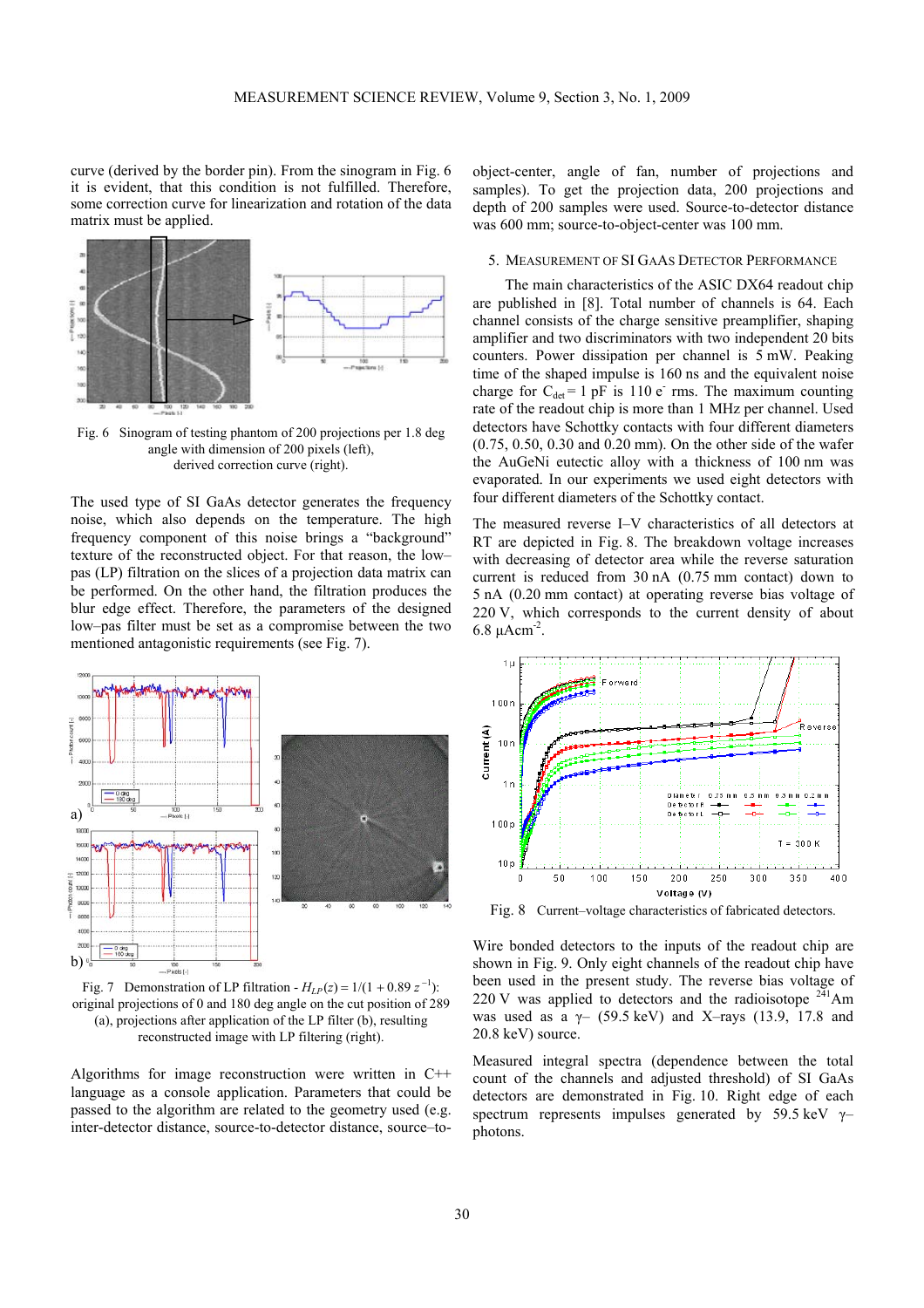

Fig. 9 Photo of SI GaAs radiation detectors of circular shape with different diameter coupled to ASIC DX64 readout chip.



Fig. 10 Integral spectra of  $2^{41}$ Am: detector set 1 (a), and detector set 2 measured using ASIC DX64 readout chip (b).

Considering detectors DC–coupled to the ASIC DX64 readout chip, it is important to have the smallest possible reverse current because it is a source of noise and causes the shift of working point of the input preamplifier. The noise edge is rising with the detector area due to the increase of the reverse current. The dynamic range is almost the same for all channels with detectors but the gain is falling nearly three times and the offset is boosted with the rising of detector reverse current. The situation is becoming critical if the current exceeds 15 nA, because, in this case, the gain is about three times lower compared to the nominal value.

Fig. 11 shows calculated differential spectra of each tested channel. The energy resolution in FWHM (Full Width at Half Maximum) is better for the detector with the smaller Schottky contact. The best value of 3.4 keV FWHM has been obtained with the smallest detector.



Fig. 11 Calculated differential spectra of <sup>241</sup>Am measured by two sets of SI GaAs detectors using ASIC DX64 readout chip: set 1 (a), and set 2 (b). Evaluated energy resolution is in FWHM of 59.5 keV γ–photons.